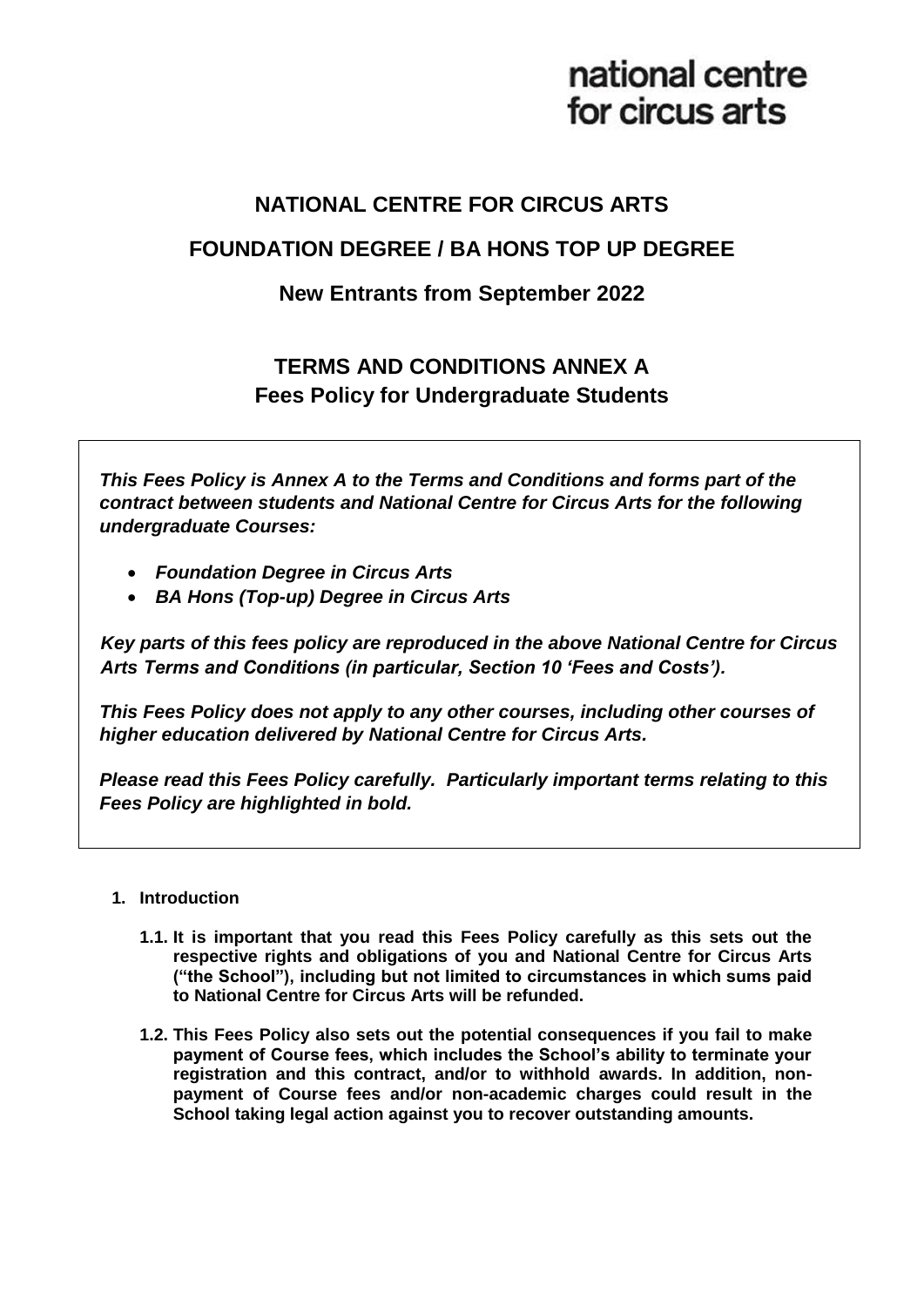#### **2. Course fees**

2.1. Applicants who are offered a place on the Foundation Degree or the BA Hons (Top-Up) Degree will be assessed by the School to determine their Course fee status, ahead of the offer being made. The fee status of the individual applicant will be confirmed at the point of offer, in the offer letter. Fee status will either be set as '**Home**' or '**Overseas**' in accordance with UK government criteria. Applicants who are determined as 'Overseas' fee status will be required to comply with any applicable necessary visa requirements, including, as applicable, proof of funds. Please contact **[joanna@nationalcircus.org.uk](mailto:joanna@nationalcircus.org.uk)** with any queries on Visa and immigration requirements for either of these undergraduate courses.

#### 2.2. **Course fees include: tuition, course materials, learning resources and assessment costs, and are set out in the relevant Course Summary document for the Foundation Degree / BA Hons (Top-Up) Degree.**

2.3. Course fees for the Foundation Degree and the BA Hons (Top-Up) Degree do not include some personal materials, such as clothing, shoes etc. You should look on the relevant Course Summary Document for your course for more information on additional costs.

#### **3. Fee levels and increases**

- 3.1. The annual levels of Course fees for students shall be set annually and published in the relevant Course Summary document. Course summary documents can be accessed via [fd-summary-course-document-2022-23.pdf \(nationalcircus.org.uk\)](https://www.nationalcircus.org.uk/app/uploads/2022/06/fd-summary-course-document-2022-23.pdf) and [ba-summary-course-document-2022-23.pdf \(nationalcircus.org.uk\)](https://www.nationalcircus.org.uk/app/uploads/2022/06/ba-summary-course-document-2022-23.pdf)
- **3.2. Students on either the Foundation Degree or BA Hons (Top-Up) Degree who intermit their studies and return in a new academic year that falls outside the normal two-year registration period with tuition for this Course, are charged at the same rate as new students in the year they return. This may lead to an increase in the amount you are required to pay overall for the Course fees. Where a student returns from intermitting their studies with no tuition outstanding, there will not be any increase in any outstanding Course fees.**
- 3.3. In the event of failure by a student to pass a part of the Course that requires reassessment, there will be no fees for reassessment. However, where reassessment requires additional tuition beyond the normal two-year period of registration, additional Course fees will be charged (see clause 3.4 below).
- **3.4. In the event that reassessment leads a student to exceed the normal period of registration for their Course, and where that reassessment necessitates further tuition for this Course, students will be charged at the same rate as new students in the year they return pro-rated on a termly or half termly basis, subject to the period during which tuition is required. Where reassessment does not necessitate any tuition, there will be no increase in any outstanding Course fees.**
- 3.5. In the event that reassessment leads a student to exceed the normal period of registration for their Course, and where that reassessment necessitates further tuition for the Course, the School will issue a new fee payment schedule to the student for the additional period of registration.

#### *Associated additional Course costs*

3.6. Any associated additional course costs for the Foundation Degree or BA Hons (Top-Up) Degree shall be set annually by National Centre for Circus Arts and published in the relevant course summary document. The course summary documents can be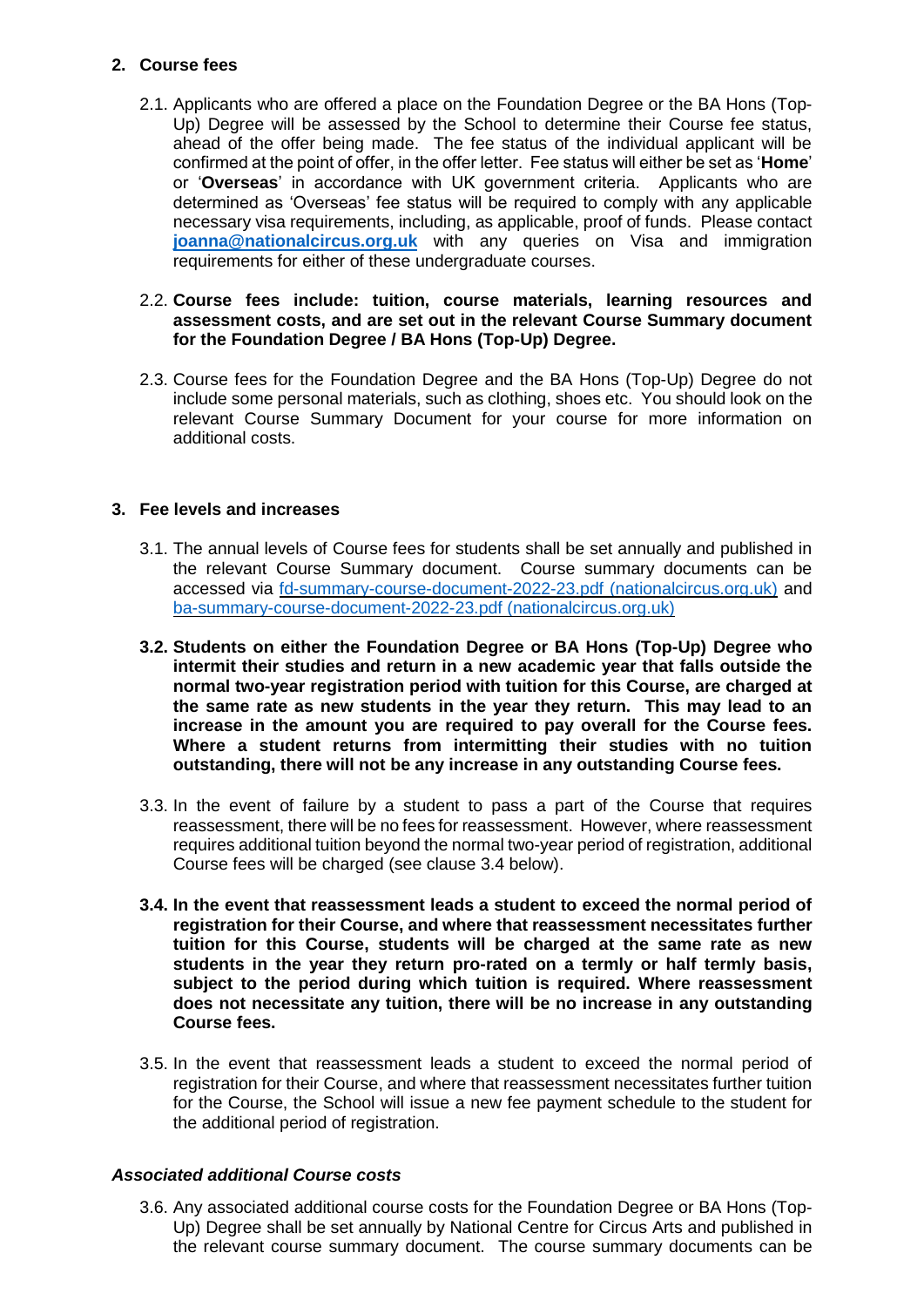accessed on the School website at the following [fd-summary-course-document-2022-](https://www.nationalcircus.org.uk/app/uploads/2022/06/fd-summary-course-document-2022-23.pdf) [23.pdf \(nationalcircus.org.uk\)](https://www.nationalcircus.org.uk/app/uploads/2022/06/fd-summary-course-document-2022-23.pdf) and [ba-summary-course-document-2022-23.pdf](https://www.nationalcircus.org.uk/app/uploads/2022/06/ba-summary-course-document-2022-23.pdf)  [\(nationalcircus.org.uk\)](https://www.nationalcircus.org.uk/app/uploads/2022/06/ba-summary-course-document-2022-23.pdf)

#### *Students paying Home fees*

- 3.7. For students paying Home fees for the Foundation Degree who are new entrants to a Course of higher education with the School in 2022/23 or new entrants to a course in subsequent years, the Course fees confirmed in your offer letter are fixed for the normal two-year duration of the course. However, if your registration exceeds the normal two-year period, there may be an increase in fees in subsequent years.
- 3.8. For students paying Home fees for the BA Hons (Top Up) Degree who are new entrants to a Course of higher education with the School in 2022/23 or new entrants to a course in subsequent years, the Course fees confirmed in your offer letter are fixed for the normal one-year duration of the course. However, if your registration exceeds the normal one-year period, there may be an increase in fees in subsequent years.
- 3.9. The above term applies to all students paying Home fees, whether you are funded via the Student Loans Company or an equivalent funding body, or you are self-funded.
- 3.10.Please see Conditions 3.1-3.4 for further information on fee increases.

#### *Students paying Overseas fees*

- 3.11. For students paying Overseas fees for the Foundation Degree who are new entrants to the Course in 2022/23 or new entrants to the Course in subsequent years, the Course fees confirmed in your offer letter are fixed for the normal two-year duration of the course. However, if your registration exceeds the normal two-year period, there may be an increase in fees in subsequent years.
- 3.12. For students paying Overseas fees for the BA Hons (Top Up) Degree who are new entrants to the Course in 2022/23 or new entrants to the Course in subsequent years, the Course fees confirmed in your offer letter are fixed for the normal one-year duration of the course. However, if your registration exceeds the normal one-year period, there may be an increase in fees in subsequent years.
- 3.13. The above term applies to all students paying Overseas fees, whether you are in receipt of funding for this Course or whether you are self-funded.
- 3.14.Please see Conditions 3.1-3.4 for further information on fee increases.

#### **4. Payment of Course Fees**

- 4.1. The full Course fee for each year is due on enrolment and at re-enrolment each year, unless an alternative instalment plan has been agreed with National Centre for Circus Arts.
- 4.2. **If you are intending to pay your course fee through a student loan, at or before enrolment (or re-enrolment for continuing students) you must provide written confirmation that you have been approved for a fee loan for the relevant year of study.** Failure to do this may mean that National Centre for Circus Arts may require that you pay the first instalment of your fees yourself. The School reserves the right to prevent students from enrolling on and attending courses until this first instalment is paid in full.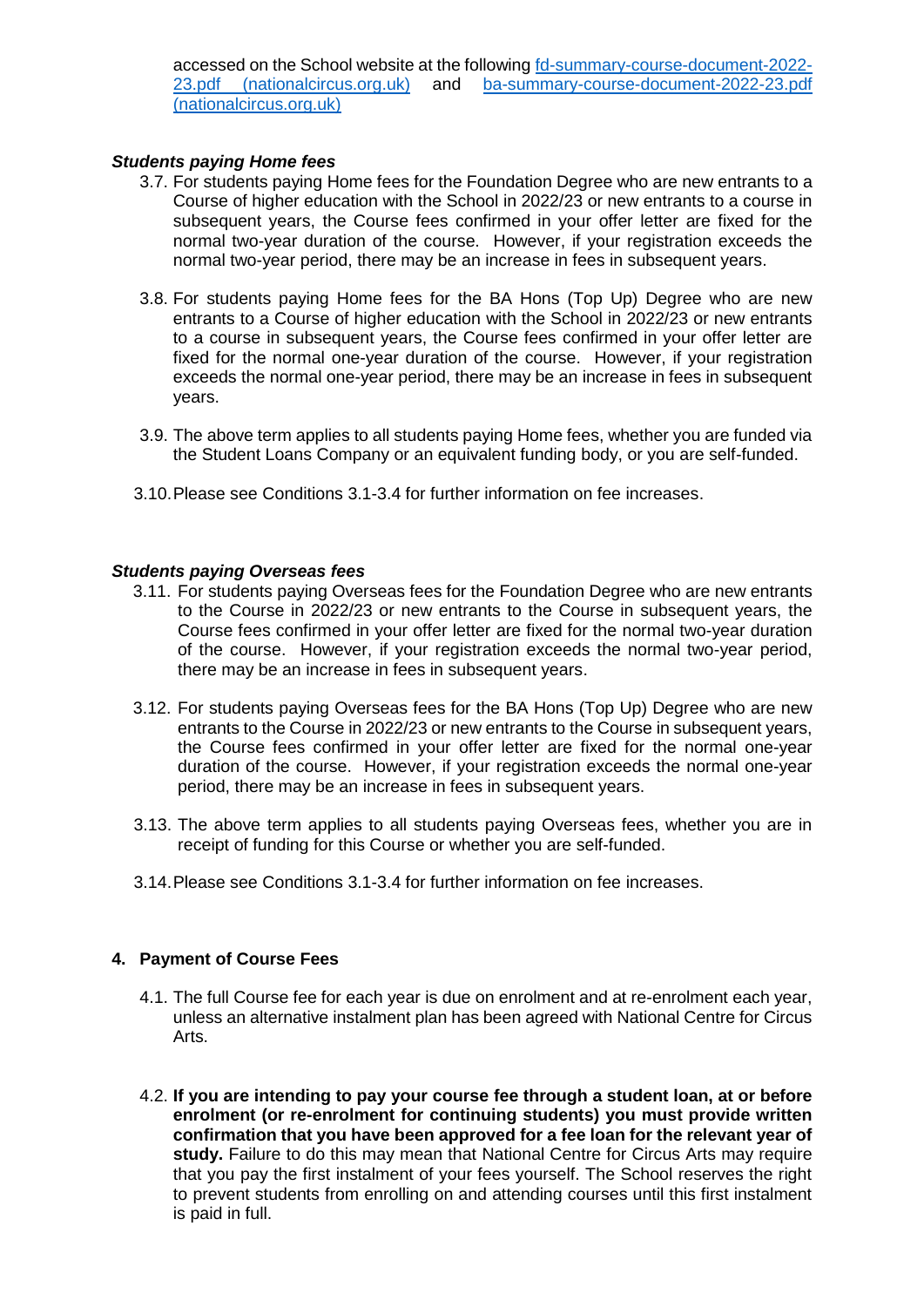- 4.3. It is your responsibility to ensure that Course fees and other charges payable to National Centre for Circus Arts are paid in accordance with the agreed instalment plan. If someone other than you makes any payment, or agrees to make any payment, on your behalf, you remain liable for full payment of the sums due until the School has received the requisite funds.
- 4.4. **Where the School exceptionally permits attendance whilst a Course fee instalment is outstanding, the period of attendance with outstanding fees will not normally exceed one month from the date that the instalment is due. Where an alternative instalment plan has not been agreed the School reserves the right to suspend or withdraw you in accordance with Section 8 of the Terms and Conditions ('Termination of contract and enrolment') for non-payment of fees.**

#### *Schedule of payments for Course Fees*

5.5 Fees for Courses, while falling due on the first day after enrolment, are normally payable on a cycle of instalments that is varied according to the fee status of students (e.g. whether they are assessed for 'Home fees' and in receipt of government funding, or otherwise). Please see the table below (Table 2) for the schedule when payment of fees is due.

| <b>Table 2: Fee Payment Schedule</b>                          |                                                                                                                                                                                                       |                                                                                                                                    |  |
|---------------------------------------------------------------|-------------------------------------------------------------------------------------------------------------------------------------------------------------------------------------------------------|------------------------------------------------------------------------------------------------------------------------------------|--|
| <b>Fee Status</b>                                             | How much is due                                                                                                                                                                                       | When payments are due                                                                                                              |  |
| Home<br>fee<br>status<br><b>FUNDED</b>                        | Subject to the student meeting their obligations to the Student Loans Company<br>(SLC) or equivalent UK funding body (eg SAAS), payments will be accepted<br>according to the SLC's payment schedule. |                                                                                                                                    |  |
| Home<br>fee<br>status<br><b>SELF-FUNDED</b><br>and            | 33% of the full year's fee                                                                                                                                                                            | This instalment of course fees is <b>due in full</b> by<br>5pm no later than 14 calendar days after the date<br>of your enrolment. |  |
| <b>Overseas</b><br>fee<br><b>status</b><br><b>SELF-FUNDED</b> | 33% of the full year's fee                                                                                                                                                                            | This instalment of fees is due on or by the first<br>date of Term 2                                                                |  |
|                                                               | 34% of the full year's fee                                                                                                                                                                            | This instalment of fees is due on or by the first<br>date of Term 3                                                                |  |

#### *Students who are self-funding*

- 5.6. For self-funded students, course fees can be paid, by agreement, in 3 instalments over the year as set out in table 1 above. Unless you have the prior written agreement of National Centre for Circus Arts to a different schedule of instalments, Course fees must be paid in accordance with this schedule of instalments.
- 5.7. Late or non-payment may result in your removal from any instalment plan for Course fees.
- 5.8. You must, at the earliest opportunity, inform the School of any variation to your situation which may affect the payment of Course fees.
- **6. Course fees and withdrawal or intermission from the course**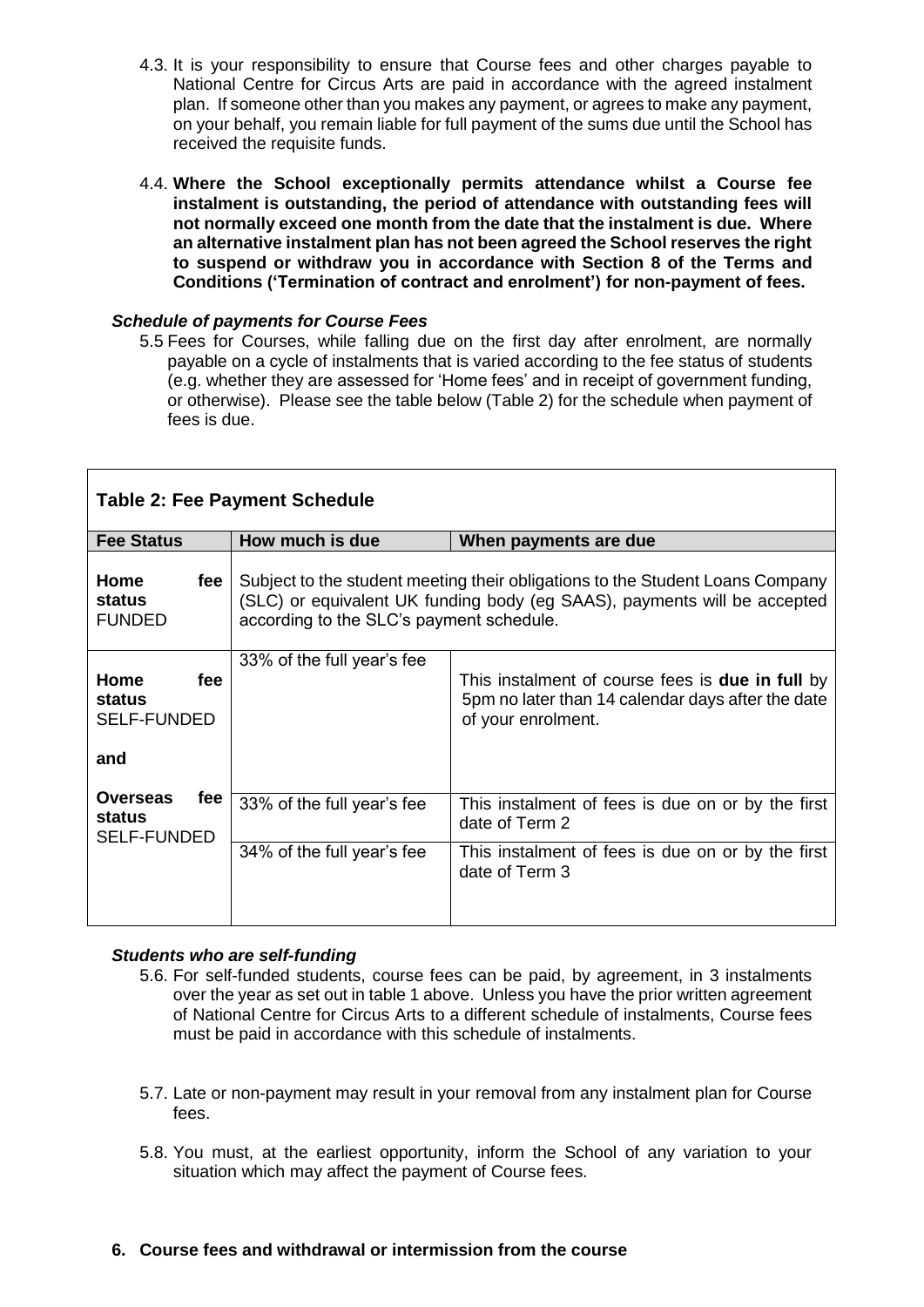- 6.1. If you cease to be a student of National Centre for Circus Arts, because for example you withdraw or the School terminates your registration, or if you intermit from your course, you will still be liable for any Course fees and/or other charges which are outstanding.
- 6.2. Fees charged will be calculated based upon the date National Centre for Circus Arts is formally informed of the change in registration. You should therefore follow the formal procedures for withdrawal or intermission. These will be governed by the academic regulations of the validating university.
- 6.3. For students who withdraw or intermit their studies, an adjustment to the annual Course fee will be calculated in accordance with Table 2 'Course Fee Liability if you withdraw or suspend studies':

| Table 3                                                                  | Course Fee Liability if you withdraw or suspend studies:                                                                                     |                                            |  |
|--------------------------------------------------------------------------|----------------------------------------------------------------------------------------------------------------------------------------------|--------------------------------------------|--|
| <b>Fee Status</b>                                                        | Withdrawal or suspension date                                                                                                                | Course fee liability: what<br>you will owe |  |
| All students<br>covered by this<br><b>Fees Policy,</b><br>whether Home / | Withdrawal of new student within<br>induction week, prior to start of term's<br>teaching, up to and including the end of<br>week 2 of Term 1 | 0% of full year's fee                      |  |
| Overseas fee<br>status, and<br>whether funded                            | Withdrawal on or after the first day of<br>week 3, Term 1                                                                                    | 25% of full year's fee                     |  |
| or self-funded                                                           | Withdrawal on or after the first day of<br>Term 2                                                                                            | 50% of full year's fee                     |  |
|                                                                          | Withdrawal on or after the first day of<br>Term 3                                                                                            | 100% of full year's fee                    |  |

- 6.4. Students who are in receipt of course fee loan funding from a UK funding body (Student Finance England, Student Finance Wales, Student Finance Northern Ireland or the Student Awards Agency for Scotland) should be aware that any reduction in tuition fees charged is notified directly to the relevant funding body.
- 6.5. Where you choose to leave or intermit on your course during the academic session, your account with National Centre for Circus Arts and will be re-calculated accordingly and you will be refunded any sums due to you. You will have no claim to a refund for fees charged for any period for which you are registered during that session.

#### **7. Debts and re-enrolment**

- 7.1. If you do not pay Course fees in accordance with these terms, National Centre for Circus Arts reserve the right to:
	- 7.1.1. cancel or withdraw your place on the course, and/or
	- 7.1.2. suspend or withdraw you from the course, and/or
	- 7.1.3. to withhold awards until any fee debt is paid or cancelled.
- 7.2. Any student who has not paid their Course fees in full for one academic session cannot progress onto the next year of the course.
- 7.3. Final year students may not be able to graduate if they have any outstanding Tuition (Course) fees owing to National Centre for Circus Arts.